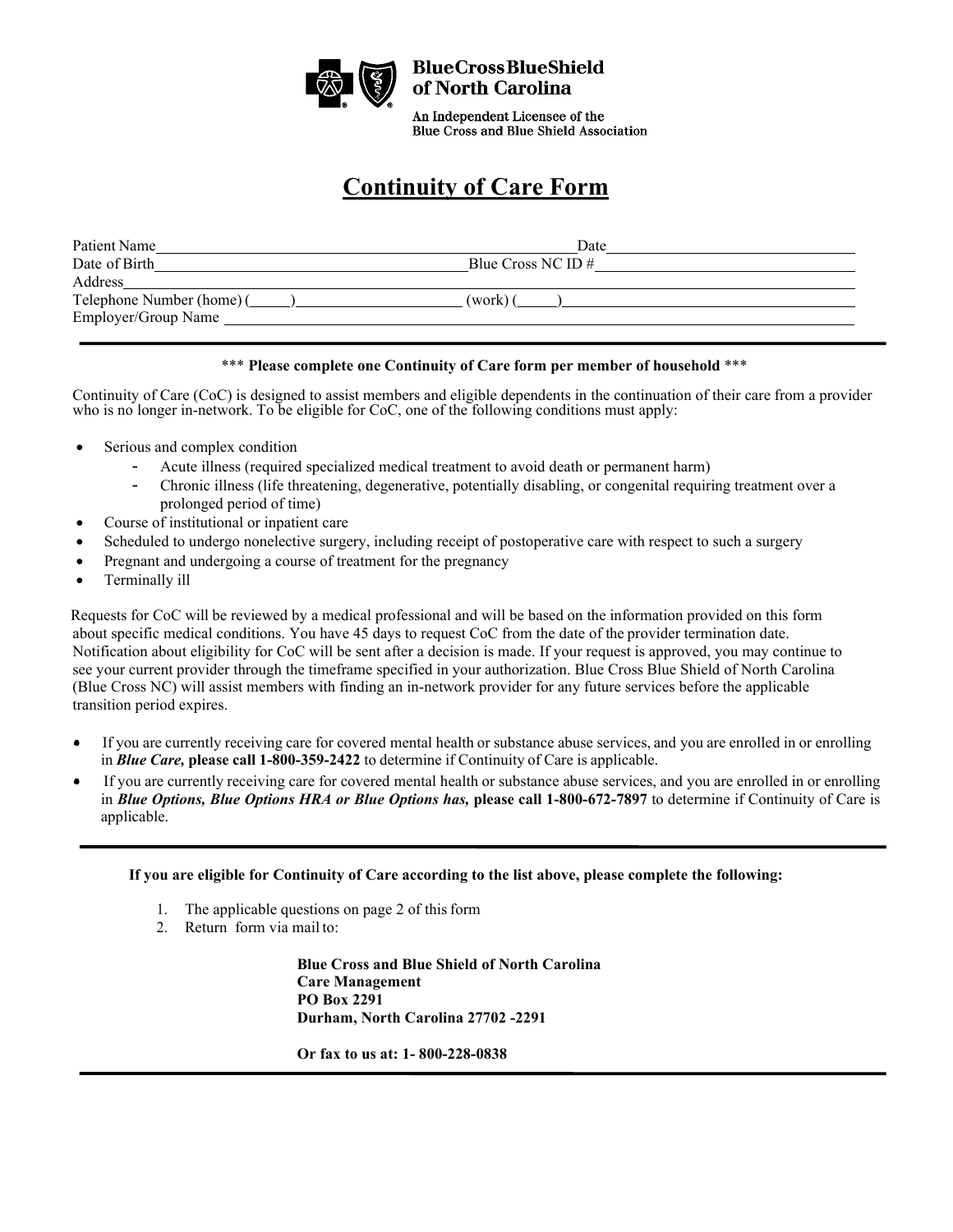

**BlueCrossBlueShield<br>of North Carolina** 

An Independent Licensee of the<br>Blue Cross and Blue Shield Association

## **What is your medical condition? \_\_\_\_\_\_\_\_\_\_\_\_\_\_\_\_\_\_\_\_\_\_\_\_\_\_\_\_\_\_\_\_\_\_\_\_\_\_\_\_\_\_\_\_\_\_\_\_\_\_\_\_\_\_\_\_\_\_\_\_\_\_\_\_\_\_**

## **If you received a notification of provider termination from Blue Cross NC:**

|    | 1. What is the provider termination date?<br><u>Letting and the provider termination</u> date?<br><u>Letting and the provider termination date?</u><br>2. What is the date of the letter?                                                                                                     |  |
|----|-----------------------------------------------------------------------------------------------------------------------------------------------------------------------------------------------------------------------------------------------------------------------------------------------|--|
|    | *** Please complete ONLY the sections below that apply to you or your dependent***                                                                                                                                                                                                            |  |
| 1. | Do you have an existing certification or authorization for medical services? If yes, please provide the<br>following information.                                                                                                                                                             |  |
|    | What services are you receiving?<br>Name of Provider Phone # ( $\overline{\phantom{a}}$ )                                                                                                                                                                                                     |  |
| 2. | Are you confirmed pregnant by your provider and actively receiving prenatal care or postpartum care<br>(delivered within the last two months)? If yes:                                                                                                                                        |  |
|    | Name of Provider Phone Phone # ( )                                                                                                                                                                                                                                                            |  |
|    |                                                                                                                                                                                                                                                                                               |  |
|    |                                                                                                                                                                                                                                                                                               |  |
|    |                                                                                                                                                                                                                                                                                               |  |
| 3. | Are you being treated or expect to be treated as an inpatient (hospital, skilled nursing or rehabilitation<br>facility)? If yes:<br>Anticipated Admission Date                                                                                                                                |  |
|    | Name of Provider $\overline{\text{Phone}\#(\ )}$                                                                                                                                                                                                                                              |  |
|    | Provider's Address                                                                                                                                                                                                                                                                            |  |
|    |                                                                                                                                                                                                                                                                                               |  |
| 4. | Are you receiving outpatient care for an acute, chronic, or terminal condition? If yes:<br>What services are you receiving?<br><u> 1980 - Johann Stoff, deutscher Stoffen und der Stoffen und der Stoffen und der Stoffen und der Stoffen und de</u><br>Where are you receiving the services? |  |
|    | Date of Scheduled Appointment(s)_______________________Date of Last Service___________________________________                                                                                                                                                                                |  |
|    | Name of Provider rendering the services Manual Assembly of the services of the services of the services of the services of the services of the services of the services of the services of the services of the services of the                                                                |  |
|    | 5. Are you scheduled to have a non-elective surgery? If yes:<br>What is the procedure and date it is scheduled?<br>Name and address of provider rendering the service<br>Name of facility where procedure will be performed                                                                   |  |
| 6. | Do you have home care services and/or durable medical equipment in the home (e.g., oxygen, a wheelchair,<br>etc.) that is currently being paid for by your medical benefit plan? If yes:                                                                                                      |  |
|    | What services or equipment do you have?                                                                                                                                                                                                                                                       |  |

Name and address of agency\_\_\_\_\_\_\_\_\_\_\_\_\_\_\_\_\_\_\_\_\_\_\_\_\_\_\_\_\_\_\_\_\_\_\_\_\_\_\_\_\_\_\_\_\_\_\_\_\_\_\_\_\_\_\_\_\_\_\_\_\_\_ Name of Ordering Provider